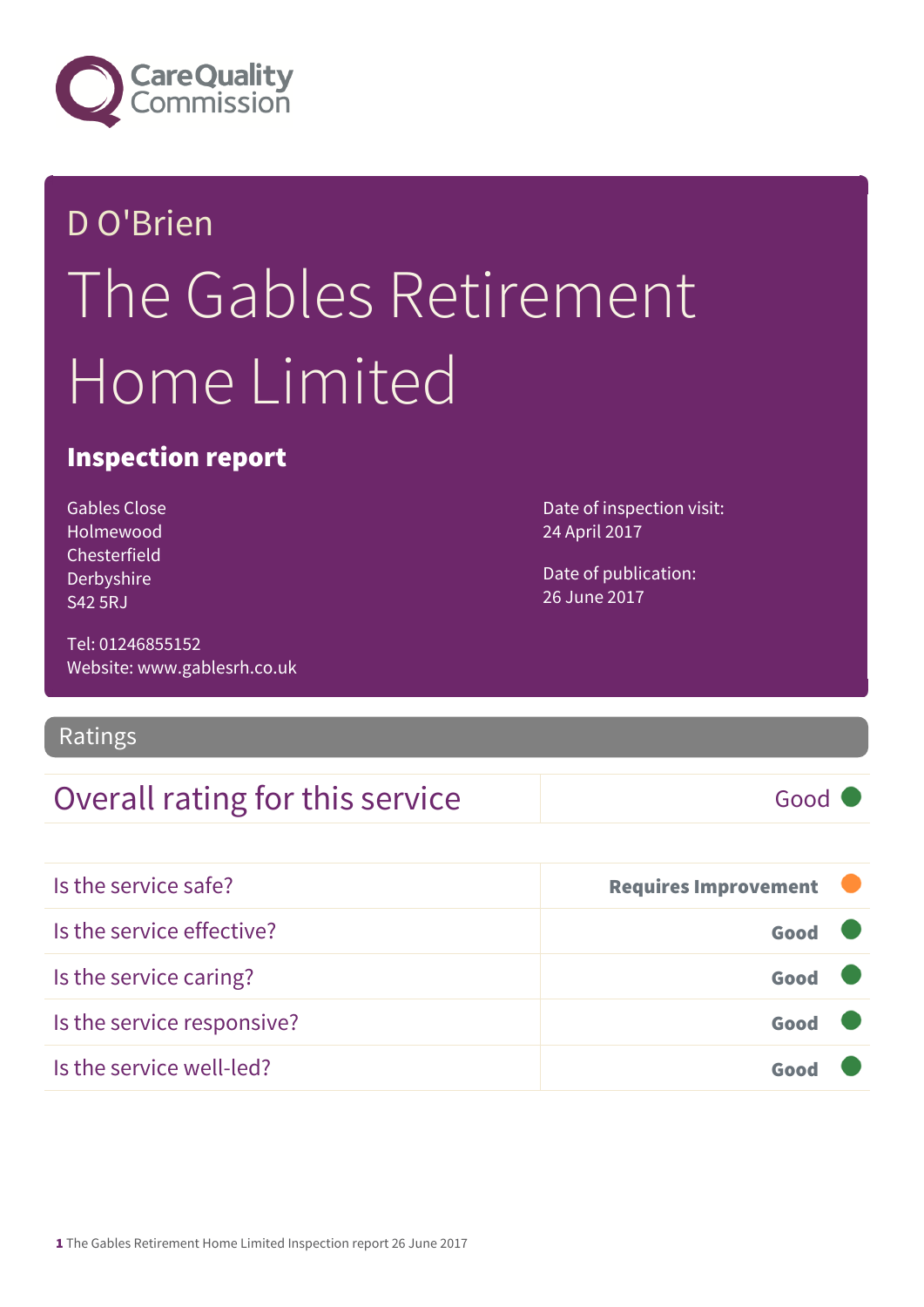### Summary of findings

#### Overall summary

We inspected The Gables Retirement Home Limited on 24 April 2017. This was an unannounced inspection. The service was registered to provide accommodation and care for up to 35 older people, with a range of medical and age related conditions, including arthritis, frailty, mobility issues, diabetes and dementia. On the day of our inspection there were 18 people using the service.

At our last inspection on 21 October 2015 no concerns were identified and the service was found to be compliant in all outcome areas.

A registered manager, who was also the provider, was in post and present on the day of the inspection. A registered manager is a person who has registered with the Care Quality Commission to manage the service. Like registered providers, they are 'registered persons'. Registered persons have legal responsibility for meeting the requirements in the Health and Social Care Act 2008 and associated Regulations about how the service is run.

Staff were not always deployed appropriately to safely meet people's care and support needs. People on the first floor had limited access to bathing and shower facilities.

People's needs were assessed and their care plans provided staff with clear guidance about how they wanted their individual needs met. Care plans were person centred and contained appropriate risk assessments. They were regularly reviewed and amended as necessary to ensure they reflected people's changing support needs. People were able to access health, social and medical care, as required.

There were policies and procedures in place to keep people safe and there were sufficient staff on duty to meet people's needs. Staff told us they had completed training in safe working practices. We saw people were supported with patience, consideration and kindness and their privacy and dignity was respected.

Safe recruitment procedures were followed and appropriate pre-employment checks had been made including evidence of identity and satisfactory written references. Appropriate checks were also undertaken to ensure new staff were safe to work within the care sector. Staff received one-to-one supervision meetings with their line manager. Formal personal development plans, such as annual appraisals, were in place.

Medicines were managed safely in accordance with current regulations and guidance by staff who had received appropriate training to help ensure safe practice. There were systems in place to ensure that medicines had been stored, administered, audited and reviewed appropriately.

People were being supported to make decisions in their best interests. The registered manager and staff had received training in the Mental Capacity Act 2005 (MCA) and the Deprivation of Liberty Safeguards (DoLS).

People's nutritional needs were assessed and records were accurately maintained to ensure people were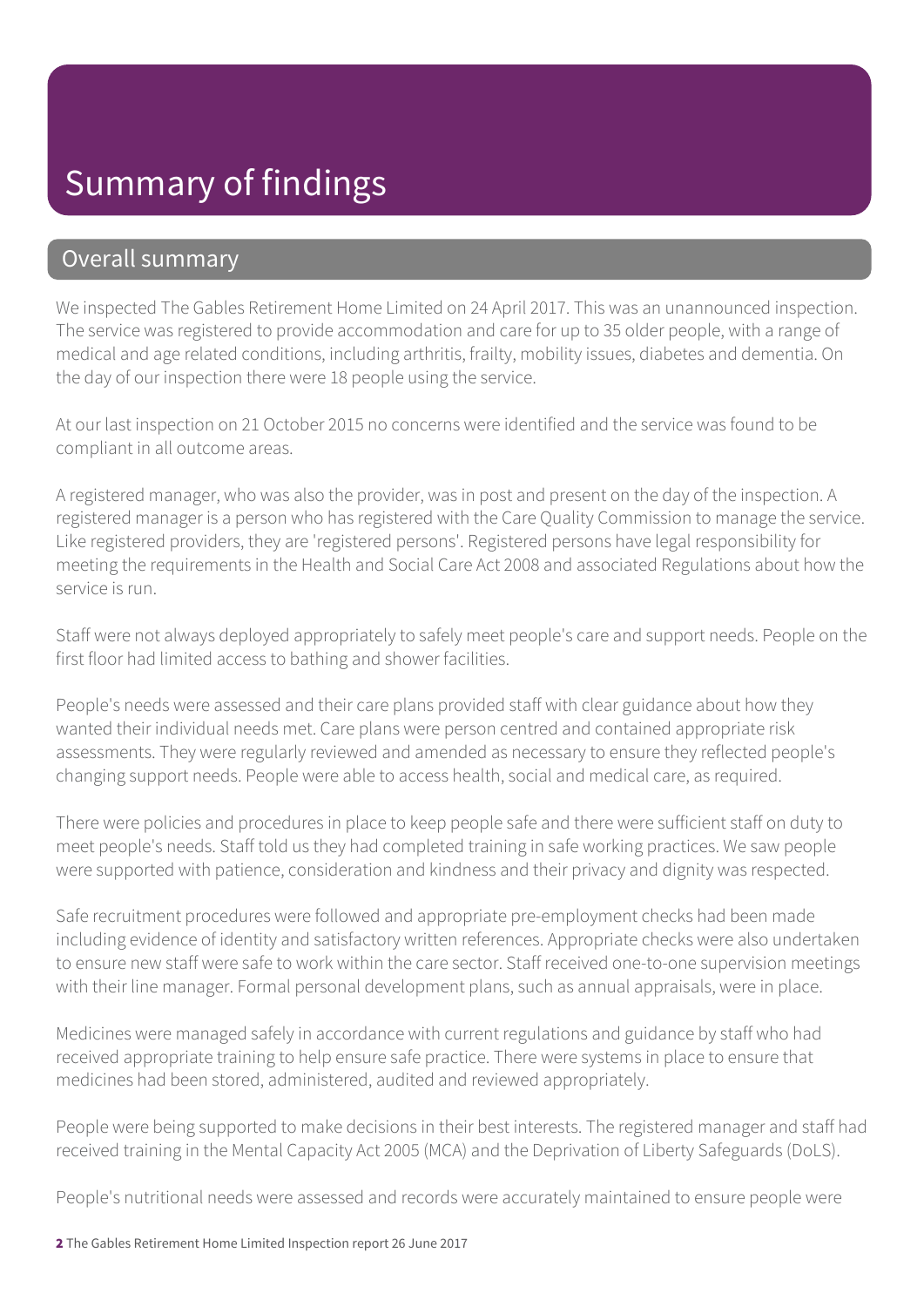protected from risks associated with eating and drinking. Where risks to people had been identified, these had been appropriately monitored and referrals made to relevant professionals, where necessary.

There was a formal complaints process in place. People were encouraged and supported to express their views about their care and staff were responsive to their comments. Satisfaction questionnaires were used to obtain the views of people who lived in the home, their relatives and other stakeholders.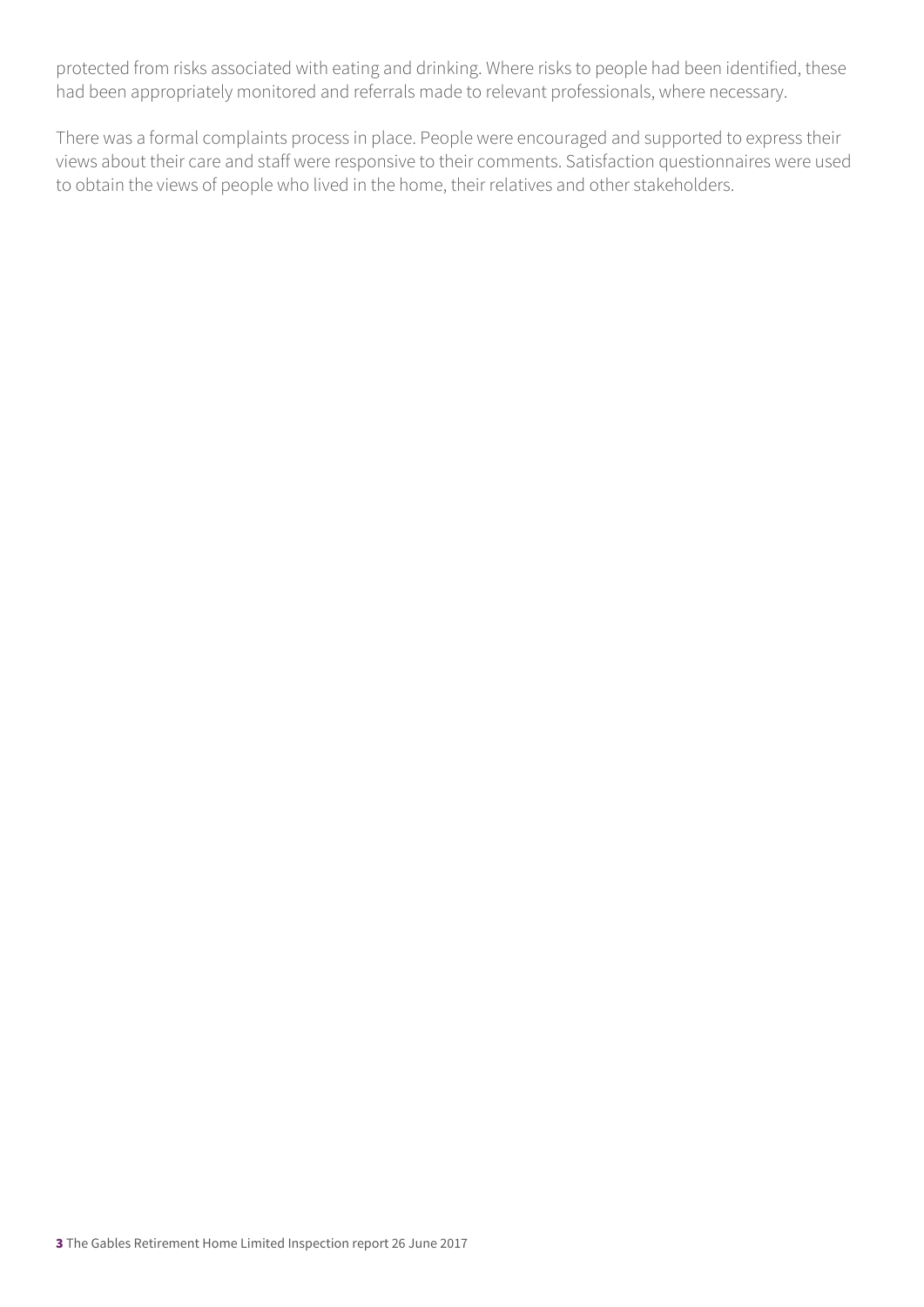#### care and support needs. There was limited access to communal

#### Is the service caring? The service caring?

The service was caring.

People and their relatives spoke positively about the kind, understanding and compassionate attitude of the registered manager and care staff. Staff spent time with people, communicated patiently and effectively and treated them with kindness, dignity and respect. People were involved in making decisions about their care. They were regularly asked about their choices and individual preferences and these were reflected in the personalised care and support they received.

#### Is the service responsive?  $\blacksquare$

#### The five questions we ask about services and what we found

We always ask the following five questions of services.

The service was not always safe.

Staff were not always deployed appropriately to safely meet people's care and support needs. Medicines were stored and administered safely and accurate records were maintained. Comprehensive systems were in place to regularly monitor the quality of the service. People were protected by robust recruitment practices, which helped ensure their safety. Concerns and risks were identified and acted upon.

#### Is the service effective? The service effective?

The service was not always effective.

People received effective care from staff who had the knowledge and skills to carry out their roles and responsibilities. However staff were not always deployed appropriately to meet people's bath and shower rooms. Dark corridors, poor signage and limited social stimulation reflected a lack of dementia awareness. Staff had training in relation to the Mental Capacity Act (MCA) and had an understanding of Deprivation of Liberty Safeguards (DoLS). Capacity assessments were completed for people, as needed, to ensure their rights were protected. People were able to access external health and social care services, as required.

Is the service safe? In the service safe?

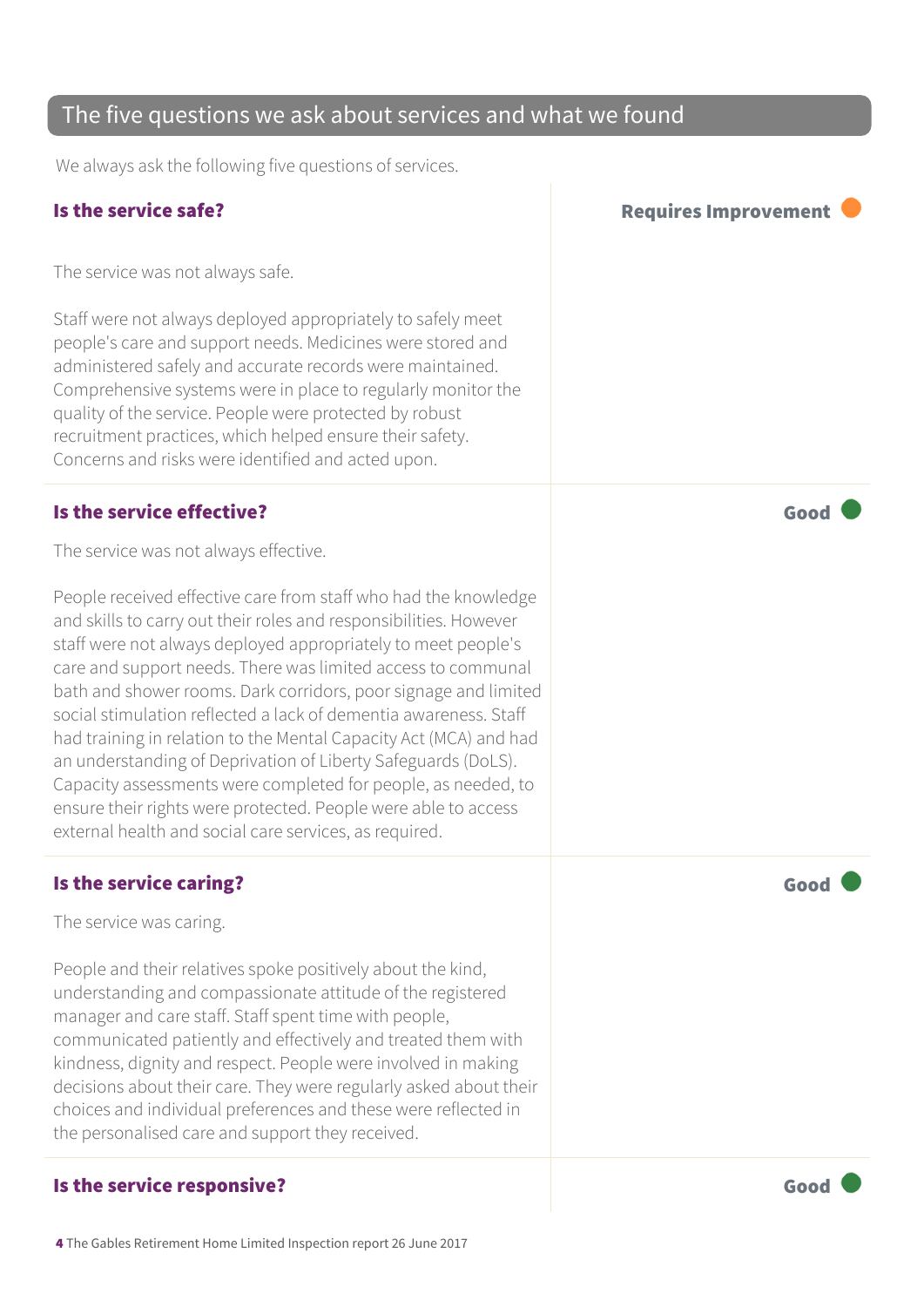The service was responsive.

Staff had a good understanding of people's identified care and support needs. Individual care and support needs were regularly assessed and monitored, to ensure that any changes were accurately reflected in the care and treatment people received. A complaints procedure was in place and people told us that they felt able to raise any issues or concerns.

#### Is the service well-led? Good

The service was well led.

Staff said they felt valued and supported by the established and very experienced manager. They were aware of their responsibilities and felt confident in their individual roles. There was a positive, open and inclusive culture throughout the service and staff shared and demonstrated values that included honesty, compassion, safety and respect. People were encouraged to share their views about the service and improvements were made. There was an effective quality monitoring system to help ensure the care provided reflected people's needs.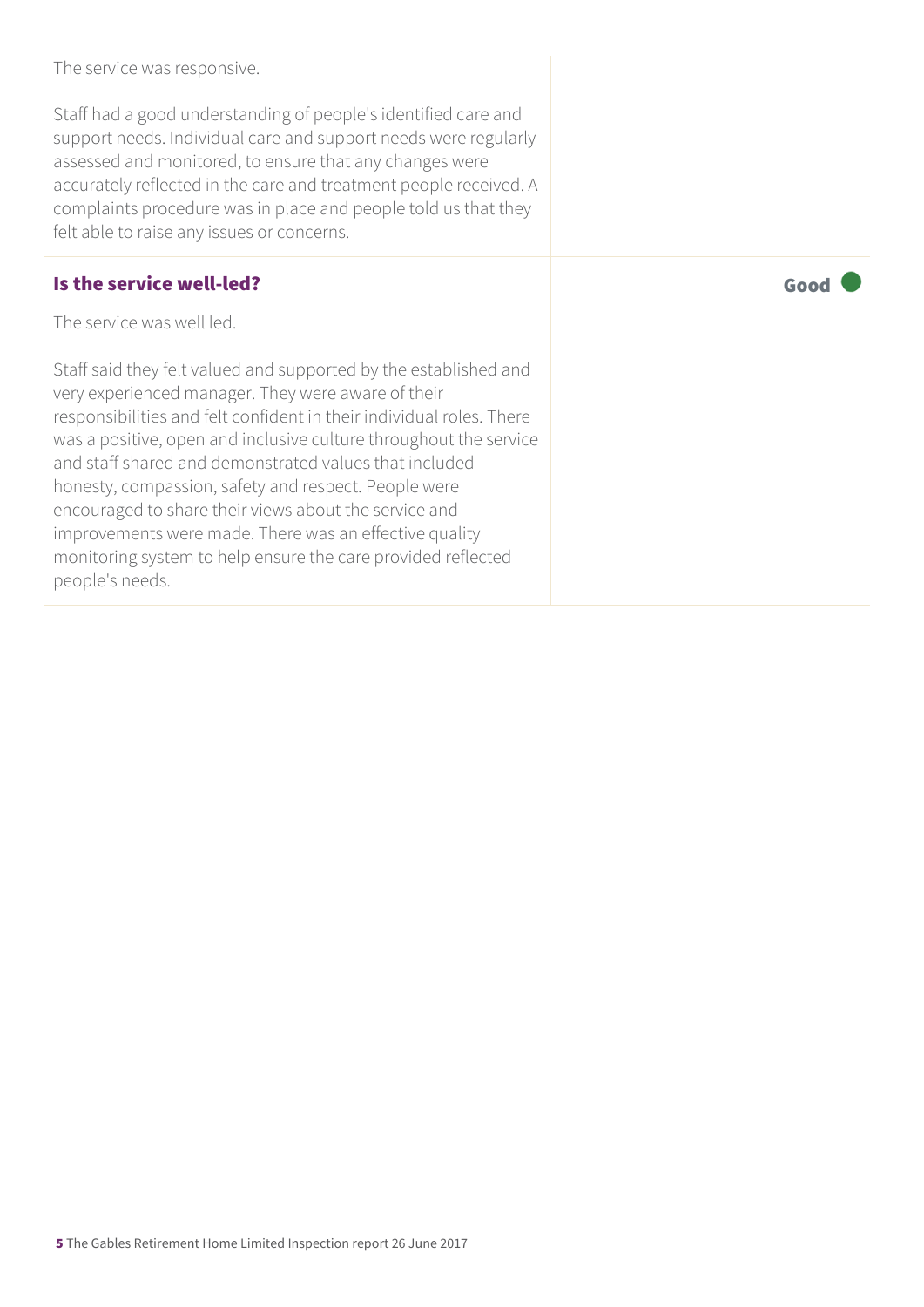

# The Gables Retirement Home Limited

Detailed findings

## Background to this inspection

We carried out this inspection under Section 60 of the Health and Social Care Act 2008 as part of our regulatory functions. This inspection was planned to check whether the provider was meeting the legal requirements and regulations associated with the Health and Social Care Act 2008, to look at the overall quality of the service, and to provide a rating for the service under the Care Act 2014.

The inspection took place on 24 April 2017and was unannounced. The inspection team consisted of one inspector and an expert by experience. An expert by experience is a person who has personal experience of using or caring for someone who uses this type of care service. They had experience of a range of care services.

Before the inspection, the provider completed a Provider Information Return (PIR). This is a form that asks the provider to give some key information about the service, what the service does well and improvements they plan to make, We also looked at notifications sent to us by the provider. A notification is information about important events which the provider is required to tell us about by law.

During the inspection we spoke with three people who used the service, four relatives, three care workers, a visiting health care professional, the deputy manager and the registered manager. Throughout the day, we observed care practice, the administration of medicines as well as general interactions between the people and staff.

We looked at documentation, including four people's care and support plans, their health records, risk assessments and daily notes. We also looked at three staff files and records relating to the management of the service. They included audits such as medicine administration and maintenance of the environment, staff rotas, training records and policies and procedures.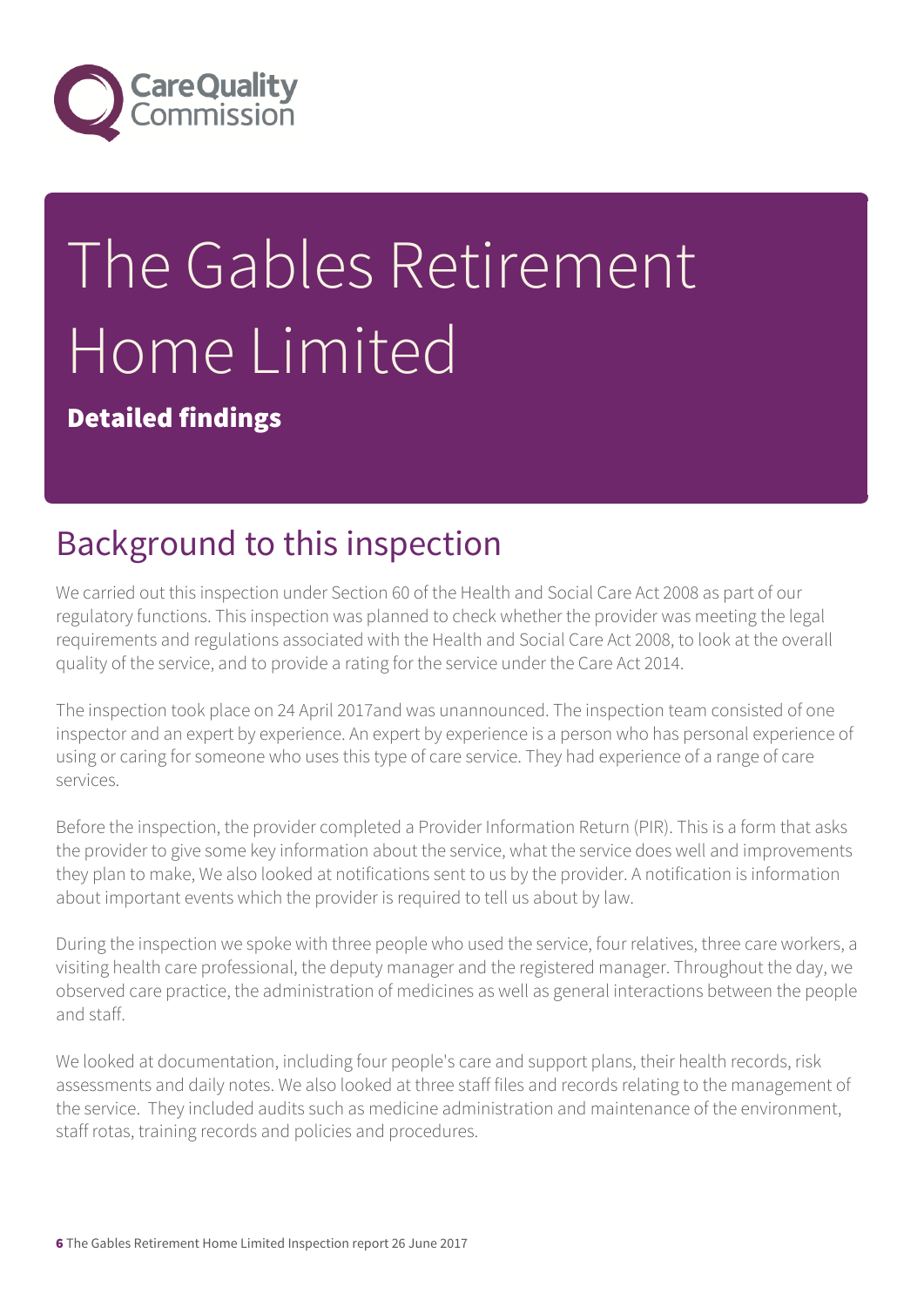### Is the service safe?

### Our findings

Staff were not always deployed appropriately to safely meet people's care and support needs. At 9.20 am we observed there were eight people seated in the main lounge and all were asleep. In the lounge near the entrance a further five people were sitting quietly and other people were seen in their rooms or still in the dining room, following breakfast. There were no staff present in either of the lounge and consequently there was a total lack of any interaction, stimulation or communication. As we walked around we did see three care staff in different areas of the premises; however they were all engaged in cleaning and vacuuming. One person who we spoke with in their first floor room told us, "I prefer to stay in my room because everybody is sleeping downstairs which depresses me."

We spoke with two members of staff about their cleaning duties and they told us, "We've been told to do the cleaning and this is the best time to be doing it - while everyone is quiet." They went on to say, "It means that we are all over the place with hoovering or making beds, so if someone buzzes, we have to come down." Another member of staff told us, "Lots of the staff here don't think we should be doing the cleaning; we should be caring for residents – which is why we're here." We looked at staff rotas which indicated three staff were down to work 7-1 and then against their name either C, B or H; which the deputy manager told us related to cleaning, bedding and hoovering We didn't consider this to be the most effective use of care staff and certainly people's support needs were not being attended to during this time.

People said they felt safe, free from harm and would speak to staff if they were worried or unhappy about anything. One person told us, "It is safe here; the carers handle people well. Sometimes residents can put themselves at risk but staff keep them safe." They went on to say, "I have never seen staff shout or bully anyone." Another person told us, "They [care staff] look after us kindly. If I had concerns I would talk with the manager. He is very amenable."

A relative told us, "If I have any worries I would talk to the manager. You can talk to him directly. He'd be there for me." Another relative told us, "I have the peace of mind knowing [family member] is safe and well cared for here."

People and their relatives said they were satisfied and had no concerns regarding the number of staff on duty and the speed with which staff attended to people's needs. The registered manager told us that staffing levels were monitored and were flexible to ensure they reflected current dependency levels. They confirmed that staffing levels were also reassessed whenever an individual's condition or care and support needs changed, to ensure people's safety and welfare. This was supported by duty rotas that we were shown.

The registered manager told us there was one waking night and a sleep-in person (usually the manager himself) who was on call and available to assist if necessary. They also assured us that, should the need arise, additional waking night staff would be deployed and this had happened in the past.

Medicines were managed safely and consistently. Nobody we spoke with expressed any concerns about their medicines. One person told us, "I get my medicines in the morning, then lunch and night time. I get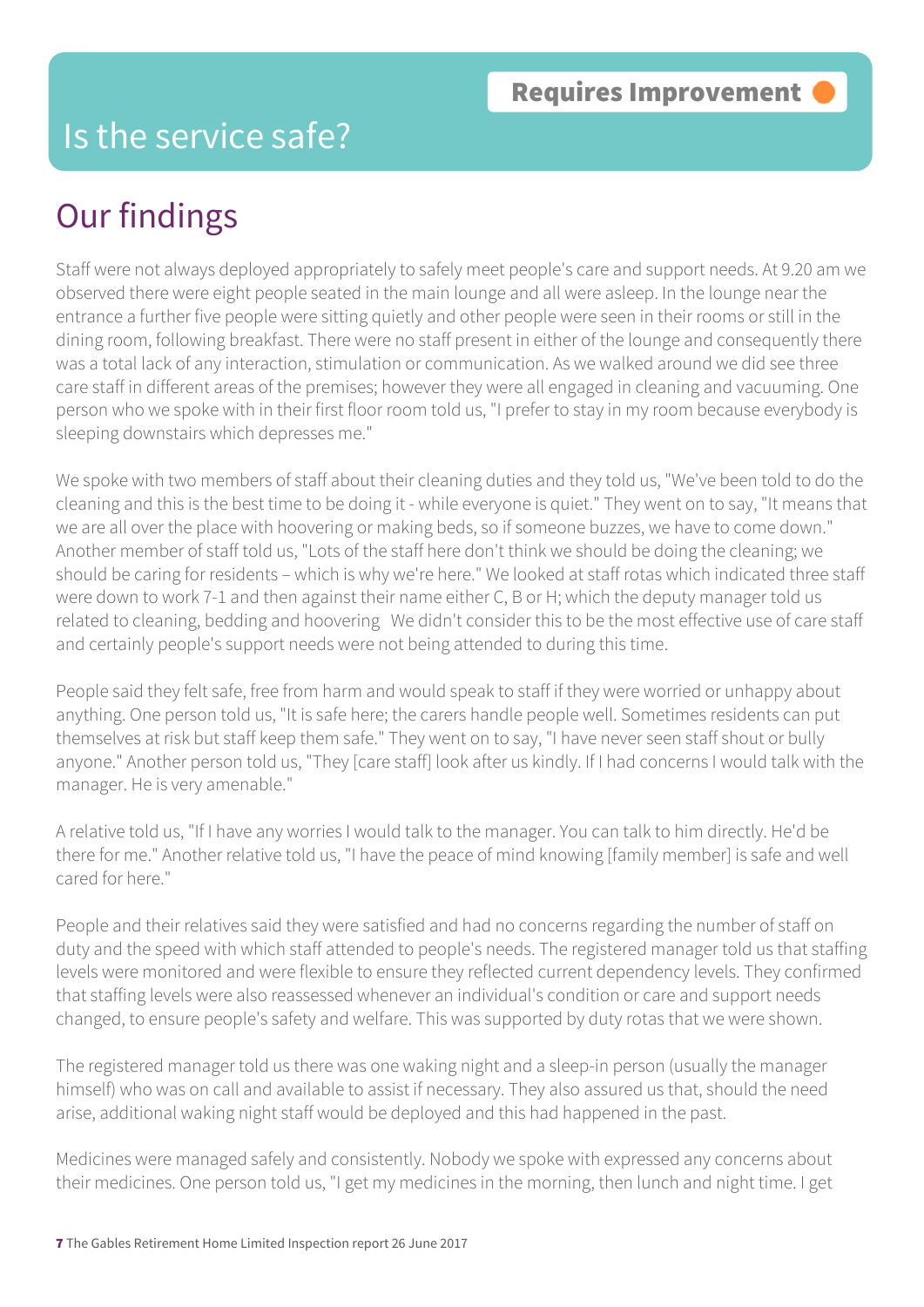them for blood pressure and for pain. I understand what they are for and the staff always keep me informed about any changes to the dosage." Another person said, "I get one tablet at night for sleeping and tablets in the daytime to keep me calm. The nurse gives me the tablets and checks I take them." A relative told us, "The medicines are given regularly and on time. They always check the causes of any problems and are on it and deal with it straight way."

We found evidence that staff involved in administering medication had received appropriate training. A list of staff authorised to administer medicines was kept with the medication folder. We spoke with the deputy manager regarding the policies and procedures for the storage, administration and disposal of medicines. We also observed medicines being administered. We saw the medication administration records (MAR) for people who used the service had been correctly completed by staff when they gave people their medicines. We also saw the MAR charts had been appropriately completed to show the date and time that people had received 'when required' medicines. This demonstrated that medicines were managed safely and effectively.

People were protected from avoidable harm as staff had received relevant training. They had a good understanding of what constituted abuse and were aware of their responsibilities in relation to reporting such abuse. Staff told us that because of their training they were far more aware of the different forms of abuse and were able to describe them to us. Records showed that all staff had completed training in safeguarding adults and received regular update training. This was supported by training records we were shown. Staff also told us they would not hesitate to report any concerns they had about care practice and were confident any such concerns would be taken seriously and acted upon.

The registered manager told us "The safety and welfare of the residents is my priority and so I'm always very careful when appointing new staff. The home places a high emphasis on careful selection and recruitment." Throughout the day we observed positive and friendly interactions. People were comfortable and relaxed with staff, happily asking for help, as required. This demonstrated there were enough staff to meet people's care and support needs in a safe and consistent manner. We found appropriate procedures had been followed, including application forms with full employment history, relevant experience, eligibility to work and reference checks. Before staff were employed, the provider requested criminal records checks through the Government's Disclosure and Barring Service (DBS) as part of the recruitment process. The DBS helps employers ensure that people they recruit are suitable to work with vulnerable people who use care and support services. This meant people were protected as the provider operated a safe and robust recruitment procedure.

During our inspection we saw that infection control was well managed, the premises were clean and generally well maintained throughout and there were no unpleasant odours; it was a comfortable, safe and homely environment. People and their relatives we spoke with were clearly satisfied with the cleanliness of the premises. One person told us, "It's always kept clean. We don't have problems like that; they [staff] just do it." A relative told us, "The home is kept clean and tidy - it smells clean."

There were arrangements in place to deal with emergencies. Contingency plans were in place in the event of an unforeseen emergency, such as a fire. Maintenance and servicing records were kept up to date for the premises and utilities, including water, gas and electricity. Maintenance records showed that equipment, such as fire alarms, extinguishers, mobile hoists, the call bell system and emergency lighting were regularly checked and serviced in accordance with the manufacturer's guidelines.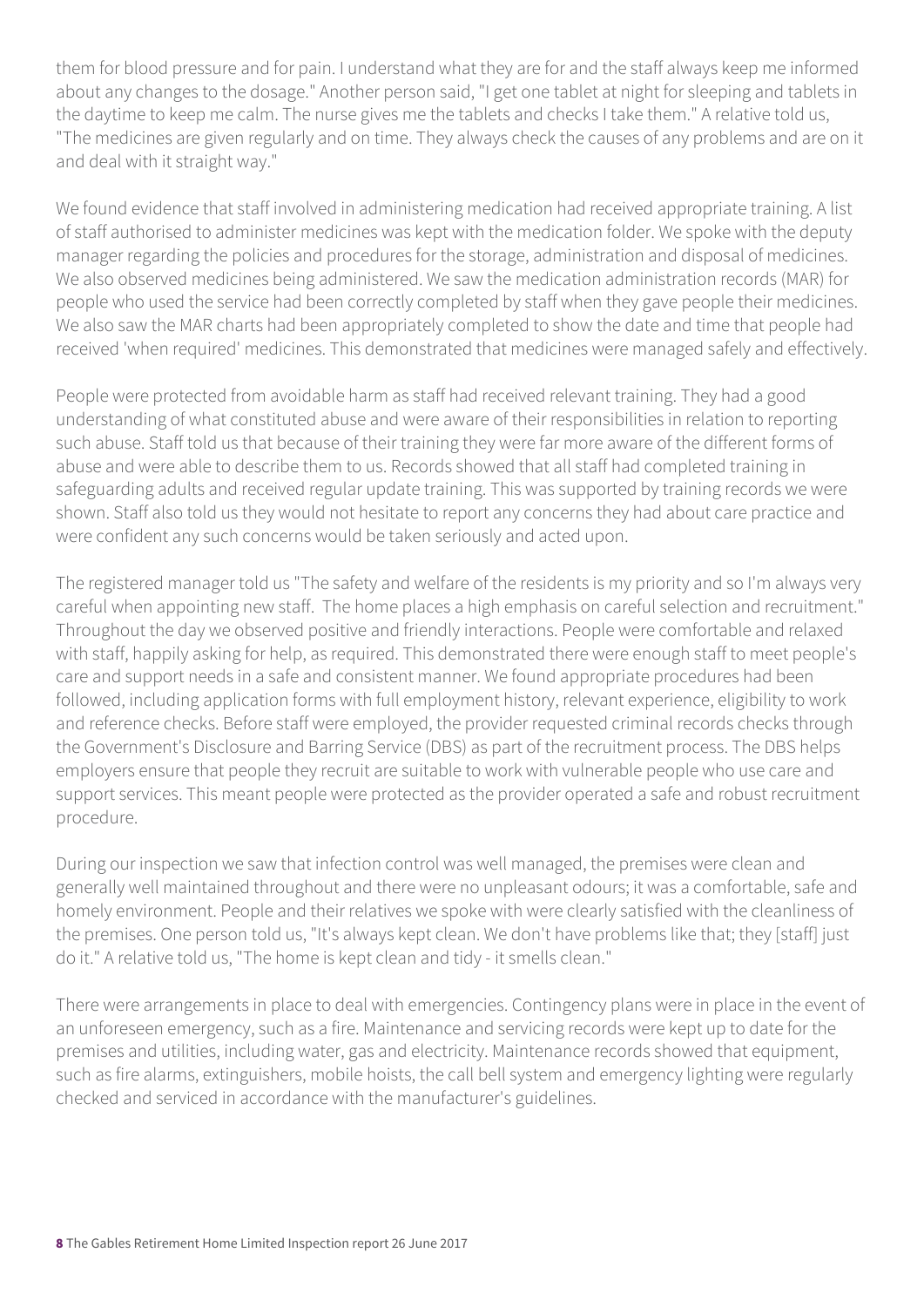### Is the service effective?

### Our findings

People received effective care from staff who had the knowledge and skills to carry out their roles and responsibilities. One person told us, "They (Staff) know what they're doing here." A relative we spoke with told us, "It's very homely here; most of the staff and residents have known each other a long time. The staff all seem to know what they're doing and just get on with it."

There were 11 people who had rooms on the first floor and we saw their access to bathing or showering there was limited. The large bathroom on that floor was being used as a storage area and contained mattresses and other equipment such as wheelchairs and walking aids. We discussed the impact on people currently accommodated on the first floor, with care staff. They told us people were supported, in wheelchairs where necessary, to go downstairs, in the passenger lift, to use the ground floor shower room.

Dark and poorly lit corridors, inadequate signage and limited social stimulation reflected a lack of dementia awareness, throughout the service. The doors to people's rooms along these corridors were all painted dark brown, impersonal and provided no clues or indication of people's individual identity. The communal toilets and bathrooms lacked any appropriate signage or imagery that would make them more 'dementia friendly'. A relative we spoke with told us, "Perhaps the decor could be improved, but I appreciate the care is very good."

The service ensured the care and support needs of people were met by competent staff who were sufficiently trained and experienced to meet their needs effectively. People and relatives spoke positively about the service and told us they had no concerns about the care and support provided and thought staff knew what they were doing. One person told us, ""Everything is dealt with well; the staff work well together and they're good at lifting people. When we see new staff they learn from others and know what they are doing." Another person said, "They [care staff] seem to be very capable. If I get upset then they ask me to rest." A relative told us, "They [care staff] all know how to speak to [family member] when [they are] difficult without having to shout." Another relative said, "There is a day to day routine. But if there is any change then they explain it; such as why medicine is being used. I never get the feeling that I'm not being heard."

Staff said they had received an effective induction programme, which included getting to know the care and support needs of people as well as the home's policies and procedures and daily routines. They also spent time shadowing more experienced colleagues, until they were deemed competent and felt confident to work unsupervised. One member of staff told us, "The training here is quite good and the manager is brilliant and so supportive."

The Mental Capacity Act 2005 (MCA) provides a legal framework for making particular decisions on behalf of people who may lack the mental capacity to do so for themselves. The Act requires that, as far as possible, people make their own decisions and are helped to do so when needed. When they lack mental capacity to take particular decisions, any made on their behalf must be in their best interests and as least restrictive as possible.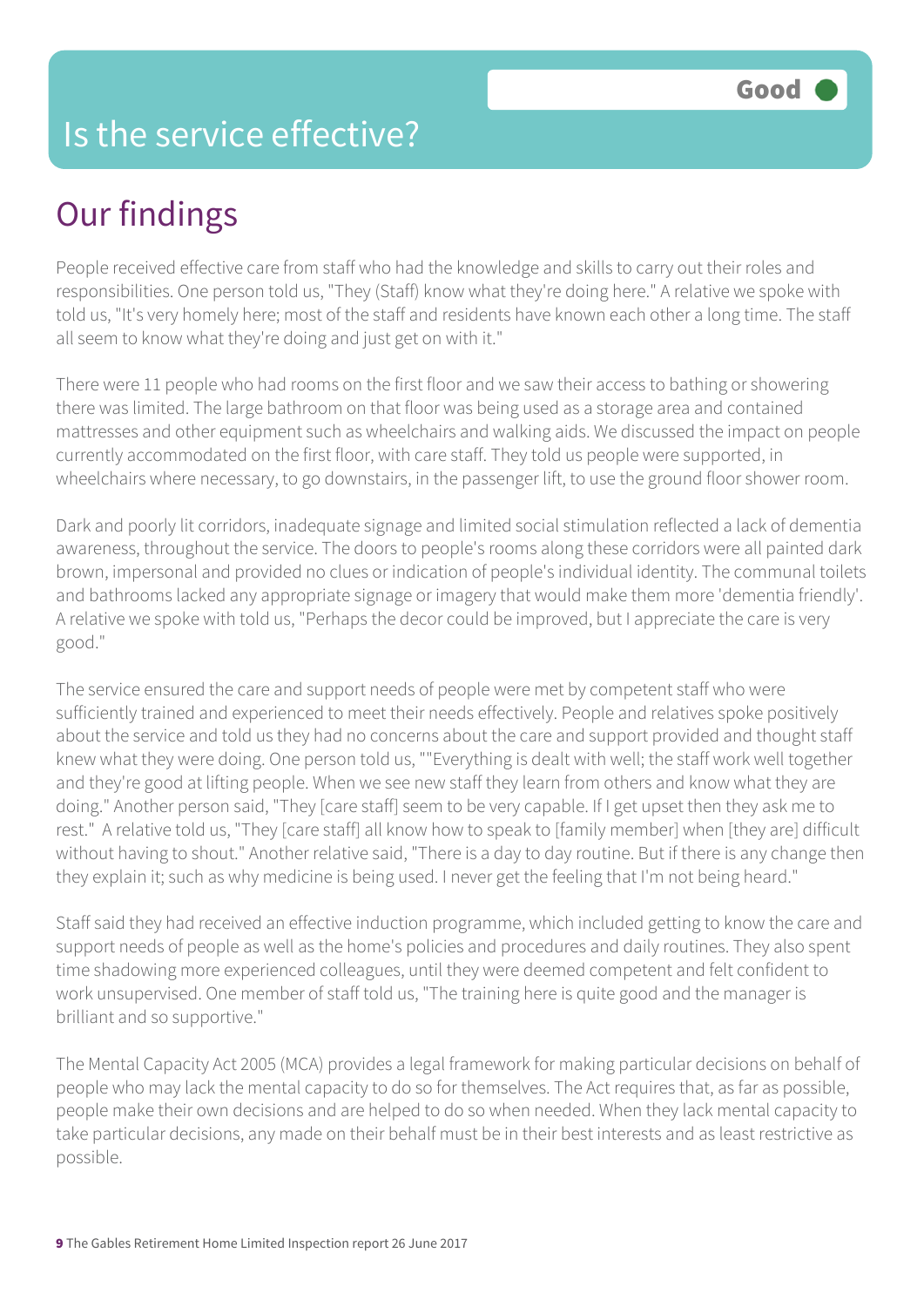People can only be deprived of their liberty so that they can receive care and treatment when this is in their best interests and legally authorised under the MCA. The application procedures for this in care homes and hospitals are called the Deprivation of Liberty Safeguards (DoLS). The registered manager confirmed there were currently three DoLS authorisations in place and we saw the appropriate documentation to support this.

We checked whether the service was working within the principles of the MCA. Staff had knowledge and understanding of the MCA and had received training in this area. People were given choices in the way they wanted to be cared for. People's mental capacity was considered in care assessments so staff knew the level of support they required while making decisions for themselves. If people did not have the mental capacity to make specific decisions around their care, staff involved their family or other healthcare professionals as required to make a decision in their 'best interest' in line with the MCA. A best interest meeting considers both the current and future interests of the individual who lacks capacity, and decides which course of action will best meet their needs and keep them safe. Staff also described how they carefully explained a specific task or procedure and gained consent from the individual before carrying out any personal care tasks. People confirmed care staff always gained their consent before carrying out any tasks. One person told us, "They always ask me before they do anything."

People were supported to maintain good health and told us they were happy regarding the availability of health professionals, whenever necessary. They spoke particularly highly of the local GP and health workers from the local surgery. One person told us, "The home keeps me updated. The doctor has been and the district nurse comes to do my leg bandages. The chiropodist and optician have also been in to see me." Another person told us, "We see the local GP weekly. I've seen the chiropodist and have an appointment with the optician." A relative we spoke with told us, "In six weeks we're going to the hospital for more eye tests. The home manager links in with the ambulance service and one of the staff will go with [family member] to the hospital." The registered manager confirmed that a local GP visited The Gables on a regular basis for their "weekly surgery" and district nurses also came in, as required. Care records confirmed that people had regular access to healthcare professionals, such as GPs, speech and language therapists, podiatrists and dentists. We saw that, where appropriate, people were supported to attend some health appointments in the community. Individual care plans contained records of all such appointments as well as any visits from healthcare professionals.

During our inspection, we saw that people were provided with drinks and snacks throughout the day. We also observed lunchtime in the dining room. We saw people were seated at tables in groups of two or three, mostly in pairs. The staff were wearing gloves and aprons and tables were clean and set with metal cutlery and plastic beakers for drinks. The food was delivered promptly and was warm and appetising. The majority of people ate independently and we observed staff discreetly support people as necessary. Staff also asked people if they were enjoying their meal and what sweet they wished to eat.

After the meal one person said, when asked about the food, "Lovely that." Another person told us, "The food here is excellent." A relative we spoke with regarding the meals provided told us, "Family member] always has a choice of food. And If I'm not well, they give me a meal as well." They went on to say, "They also lay an excellent tea. [Family member] is on tablets for type two diabetes so they are careful with the sugar in her food but [family member] enjoys her meals – and visitors get a cup of tea as well." This demonstrated people were supported to have sufficient to eat and drink and maintain a balanced and nutritious diet.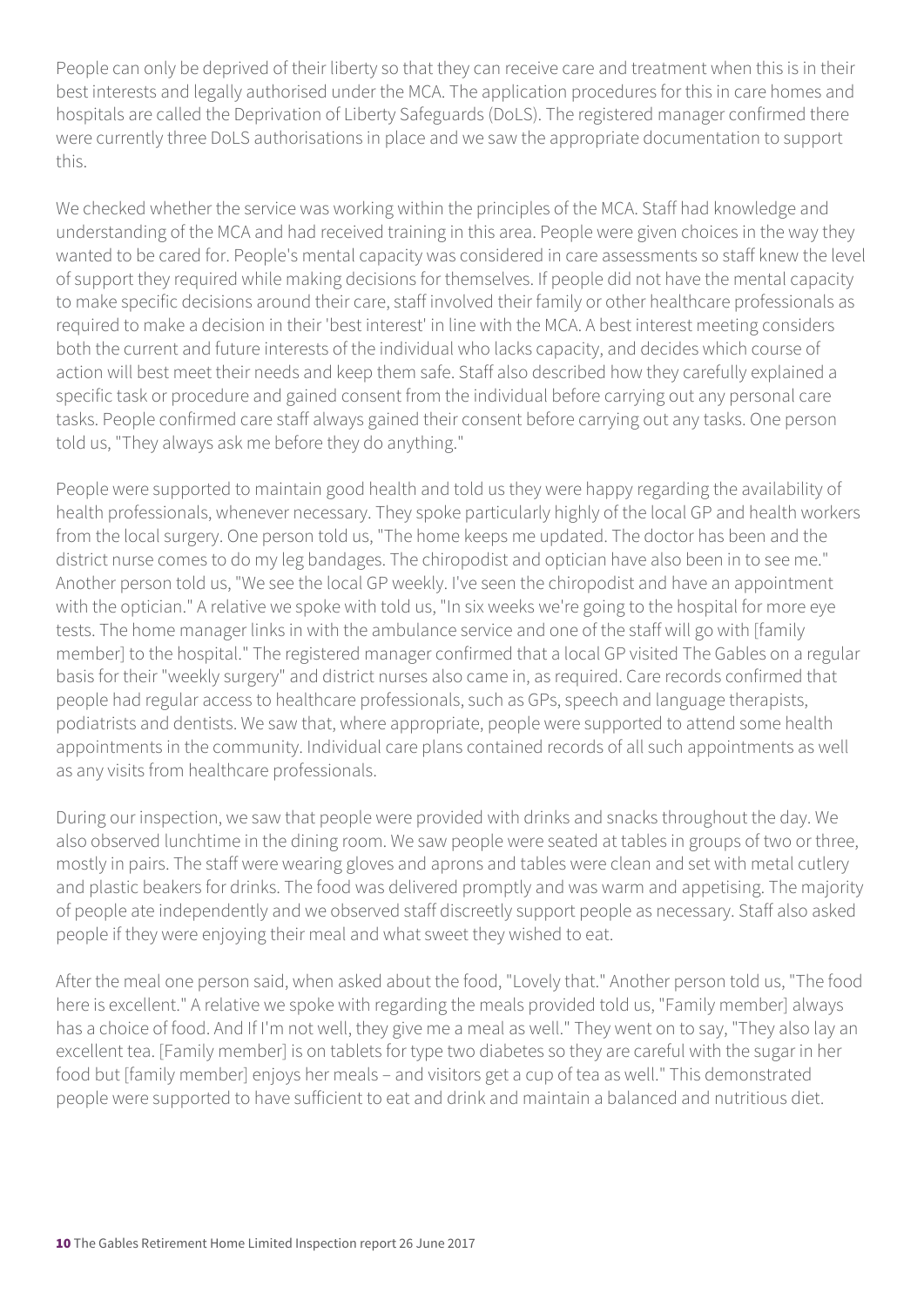## Our findings

We received very positive feedback from people and their relatives regarding the caring environment and the kind and compassionate nature of the registered manager and staff. One person told us, "Staff spend a lot of time talking with me about what I need. You hear awful things about homes - but this isn't one of them." Another person told us, ""Staff are very pushed and work hard, but they are very nice – all of them." A relative we spoke with told us, "[Family member] is very well liked by the staff. She has a sense of humour and speaks her mind. The staff are all very kind; they joke with her and we have no communication problems." Another relative said, "The staff always call me by my Christian name and always reassure and support me. They're very caring and deal with [family member's] needs, but the manager would be very hard on them if they were otherwise."

A visiting healthcare professional we spoke with told us, "If you do nothing with people with dementia, they will do nothing. I have every confidence in [registered manager] and nothing is too much trouble for him or the care staff."

People and their relatives spoke positively about the registered manager and care staff, who they described as, "Kind," and "Compassionate." One person told us, "The staff are definitely very kind and caring. I like my bed made in a certain way and they listen to me. They come immediately when I call." Another person said, "I usually like to change myself and they [staff] let me do it for myself. They let me do what I want to do and not what they want to do." A relative we spoke with told us, "The manager and staff here are very helpful and respectful." Another person described how their relatives were made to feel welcome. Thy told us, "Relatives can come at any time. My daughter works all day so she comes in the evening. This was supported by a relative we spoke with who told us, "I can come here anytime I want. I like the staff; they are very pleasant and always say hello." We observed staff welcomed relatives and helpfully found them a place to meet with their family member. They were all offered a cup of tea. This demonstrated the kindness and consideration of staff.

Throughout the day we observed staff to be consistently very helpful, compassionate and caring. We saw and heard staff speak with and respond to people in a calm, considerate and respectful manner. We observed staff speak politely with people. They called people by their preferred names, patiently waited for and listened to the response and checked that the person had heard and understood what they were saying. Their conversations with people were not just task related and we saw them regularly check out understanding with people rather than just assuming consent. We also saw staff knocking on people's doors and waiting before entering. In other examples of the consideration and respect people received, we saw that people wore clothing that was clean and appropriate for the time of year and they were dressed in a way that maintained their dignity.

The registered manager and staff demonstrated a strong commitment to providing compassionate care. The manager told us people were treated as individuals and supported and enabled to be as independent as they wanted to be. A member of staff described how people were encouraged and supported to take decisions and make choices about all aspects of daily living and these choices were respected.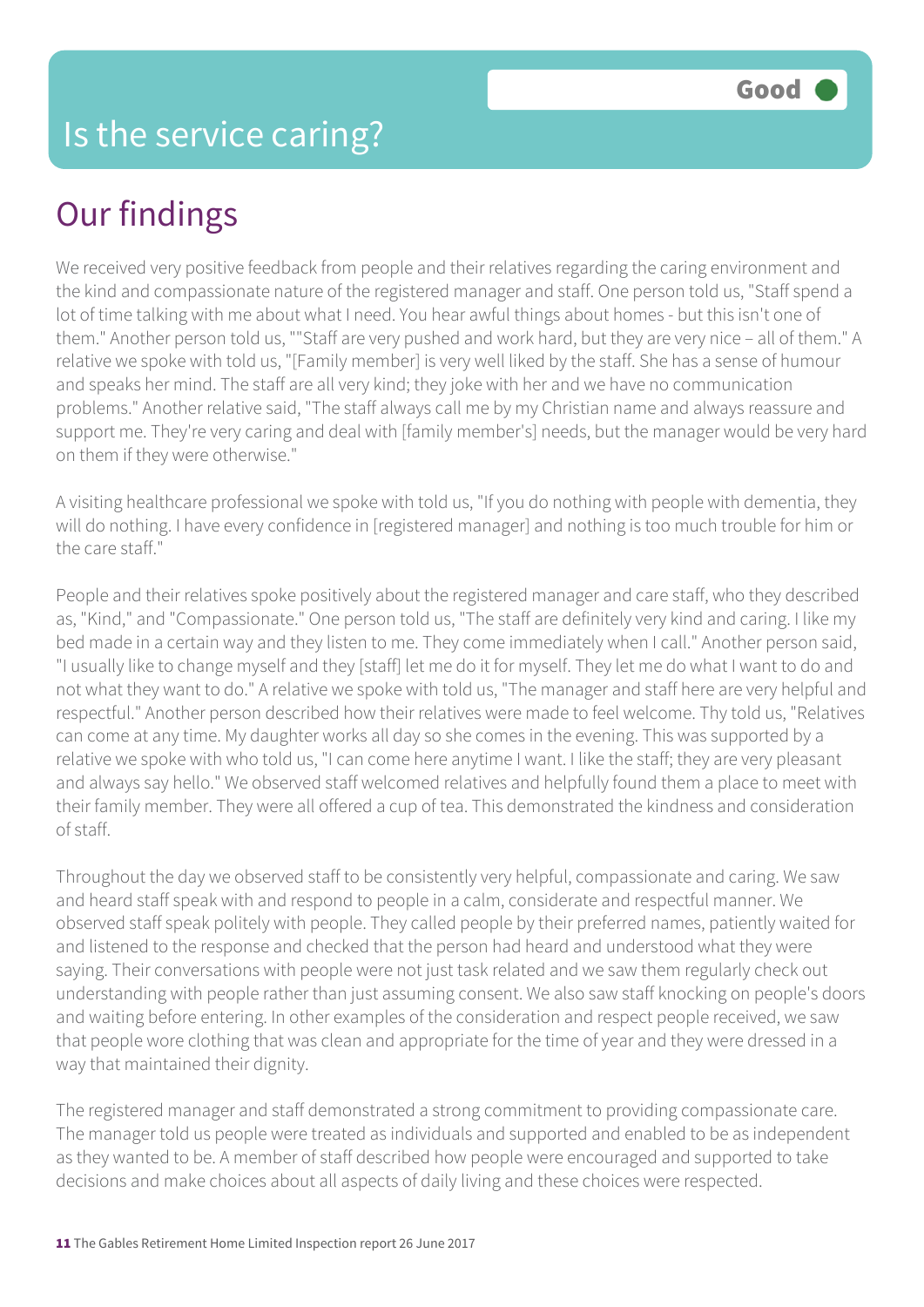Communication between staff and the people they supported was sensitive and respectful and we saw people being gently encouraged to express their views. We observed that staff involved people, as far as practicable, in making decisions about their personal care and support. Relatives confirmed that, where appropriate, they were involved in their care planning and had the opportunity to attend reviews. They said they were kept well-informed and were made welcome whenever they visited.

We saw people's wishes in respect of their religious and cultural needs were respected by staff who supported them. Within individual care plans, we also saw personal and sensitive end of life plans, which were written in the first person and clearly showed the person's involvement in them. They included details of their religion, their next of kin or advocate, where they wished to spend their final days and what sort of funeral they wanted.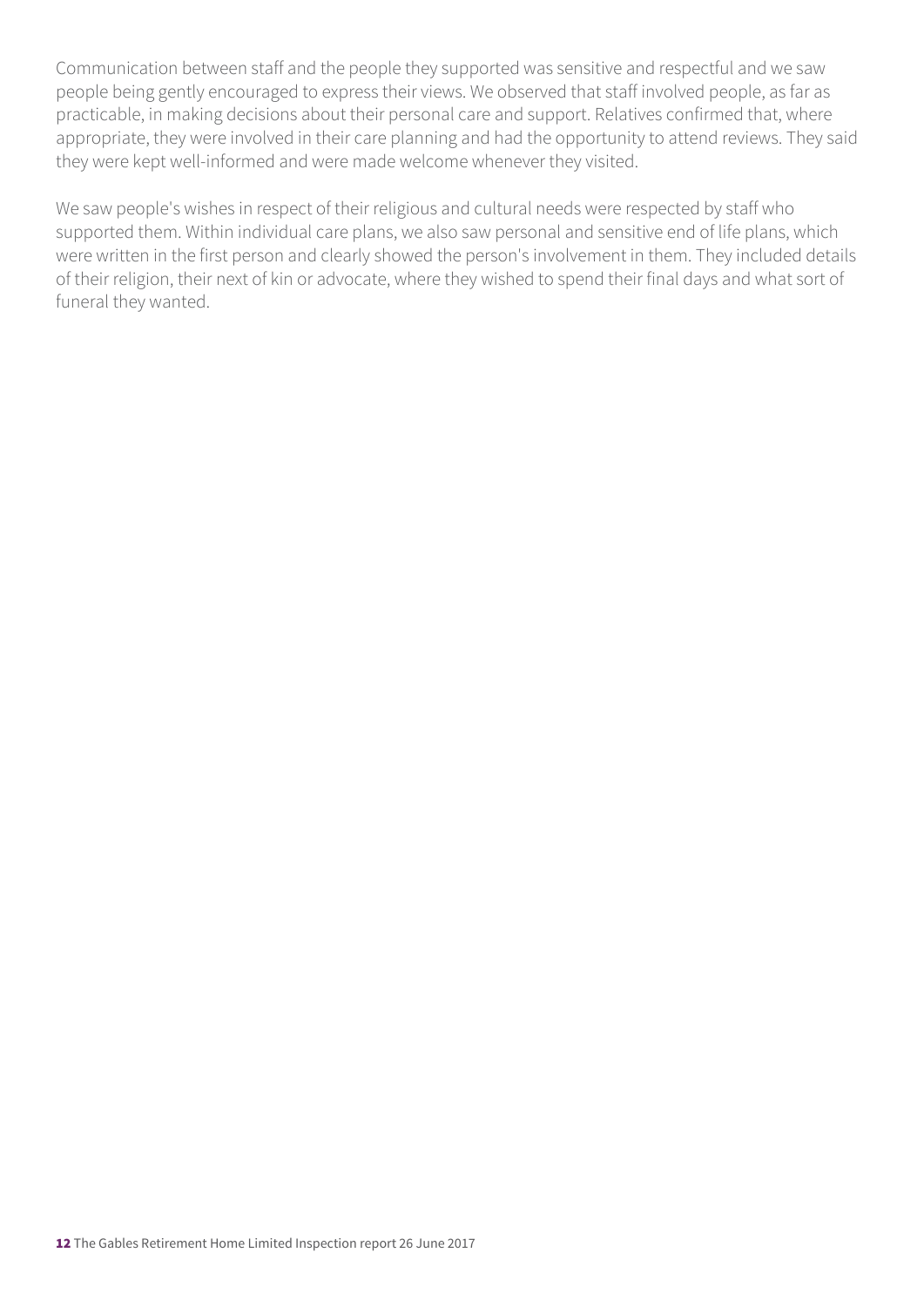### Is the service responsive?

### Our findings

People said staff were responsive to their needs. One person told us, "The staff know what help I need and they're very good at looking after us." Another person described their experience with the call-bell system. They told us, "I keep standing on the buzzer by accident in my room. Staff always come very quickly and if my legs have got shakes, they ask me to lie down for a bit."

In the afternoon the activities co-ordinator arrived; they worked at The Gables twice a week. In the large lounge a musical event with keyboards took place with people happily engaged, awake and enjoying the music. The activities co-ordinator told us about some of the activities they arranged, including regular musical sessions, card making and gentle exercise. They said they had been visiting the home for many years and so knew the people very well and what they were interested in and enjoyed doing. They acknowledged most of the activities were held in groups but said they also spent time on an individual basis with people, who preferred their own company.

One person told us, "We do singing, painting and making cards at the home, but not every day; a lot of the time we just sit around." Another person told us, "Most activities are done downstairs, but I don't like bingo. No activities are done in my room with me, so I amuse myself. I'm comfortable with my own company." Another person we spoke with in their room told us, "I read a bit and I sit in my room. The home doesn't seem to have visits out and they [staff] won't let me go out into the garden." They went on to say, "There isn't a lot to do at the home. Lots of old people here who are disabled and can't do anything."

The layout of the building was conducive to social interaction with several lounges for people who wanted to sit and read, or talk. The seating arrangements meant that people were sat in small groups and could engage with each other. We saw people talking to each other and enjoying each other's company. We saw in one lounge the communal TV was used for people who wanted to watch specific programmes or films, whilst in the other lounge people had 'easy listening' music playing. The registered manager told us the average age of people at The Gables was "Over 89 years old and we need to remember that when planning how people spend their days."

Staff we spoke with were aware of the importance of knowing and understanding people's individual care and support needs so they could respond appropriately and consistently to meet those needs. We looked at a sample of files relating to the assessment and care planning for four people. Each care plan had been developed from the assessment of their identified needs. The registered manager told us people were assessed before they moved in to the service, to ensure their identified needs could be met. Individual care plans were personalised to reflect people's wishes, preferences, goals and what was important to them. They contained details of their personal history, interests and guidelines for staff regarding how they wanted their personal care and support provided.

A senior care worker told us they worked closely with people, and where appropriate their relatives, to help ensure all care and support provided was personalised and reflected individual needs and identified preferences. People told us they were happy and comfortable with their rooms and we saw rooms were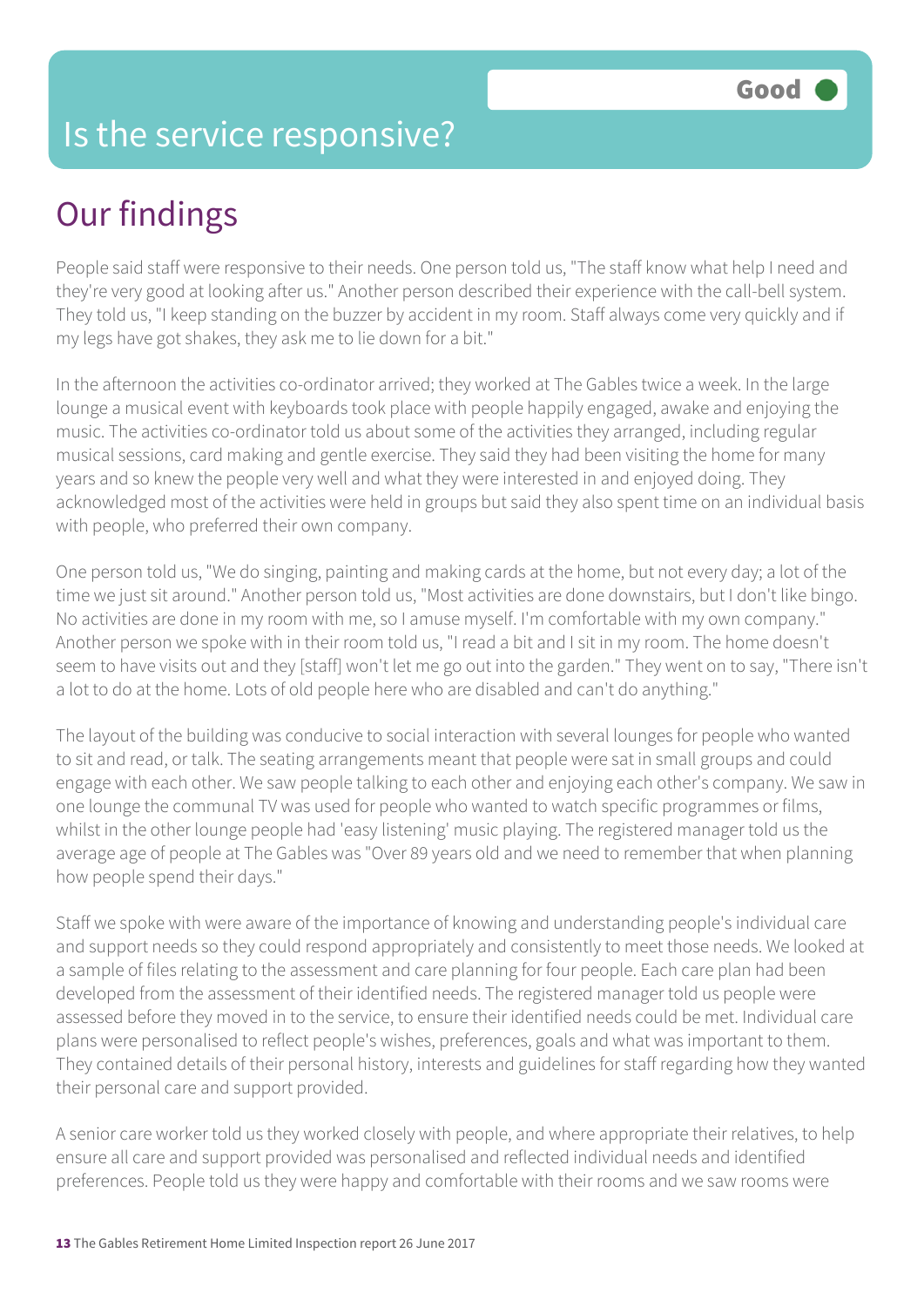personalised with their individual possessions, including small items of furniture, photographs and memorabilia. People told us they felt listened to and spoke of staff knowing them well and being aware of their preferences and regarding how they liked to spend their day. Throughout the day we observed friendly, good natured conversations between people and individual members of staff. We saw staff had time to support and engage with people in a calm, unhurried manner.

People and their relatives told us they were satisfied with the service, they knew how to make a complaint if necessary. They felt confident they could speak with the manager at any time and any issues or concerns they might need to raise would be listened to, acted upon and dealt with appropriately. However, no-one we spoke with had considered it necessary to raise a complaint. One person told us, "I would be happy to discuss any problems with the deputy manager or manager. My neighbour's bedroom was very loud with the T.V and I discussed it and now it is not noisy. Also staff came in the night to check I was OK, but it woke me up and that has been sorted out now." A relative we spoke with said, I can't think of anything to complain about - and if it's not broke, don't fix it." During our inspection we observed the registered manager was visible throughout the day and was obviously well known and popular with residents and relatives alike. Relatives spoke of a largely informal but effective process for responding to any concerns.

Records indicated that comments, compliments and complaints were monitored and acted upon and we saw complaints had been handled and responded to appropriately and any changes and learning recorded. For example, we saw that, following a concern raised by a relative, a person had their care plan reviewed and their support guidelines amended. Staff told us that, where necessary, they supported people to raise and discuss any concerns they might have. The registered manager showed us the complaints procedure and told us they welcomed people's views about the service. They said any concerns or complaints would be taken seriously and dealt with quickly and efficiently, ensuring wherever possible a satisfactory outcome for the complainant.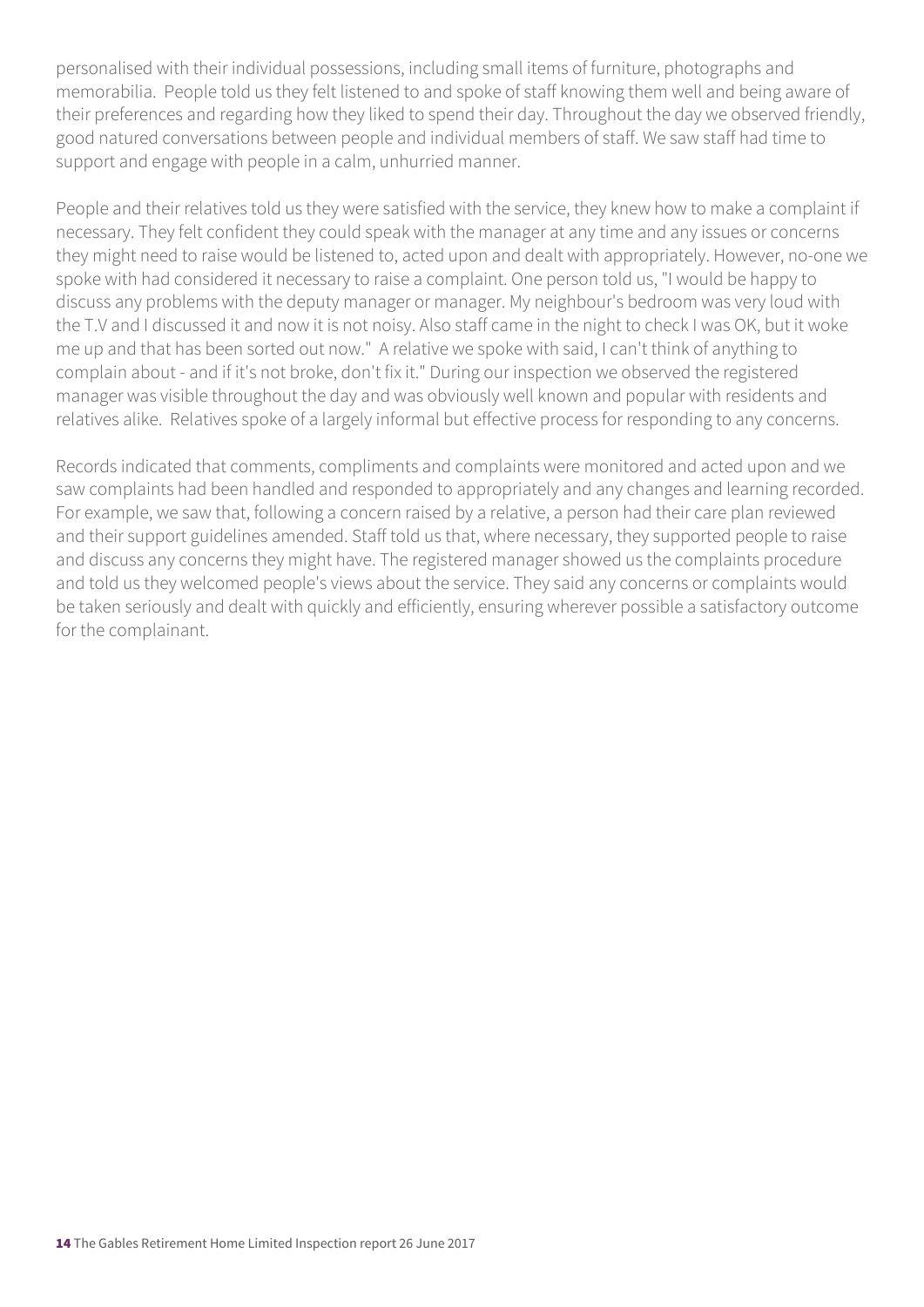### Our findings

People and staff told us the service was well-led. The registered manager was mentioned in very positive terms on many occasions during our discussions throughout the day. One person told us, "The place is very comfortable and homely - a home from home. And it's well managed. [Registered manager] appears to be in charge of his staff." Another person said, "The place is well led. Not had any problems here; it's A1 for me." A relative we spoke with told us, "It's relaxing here, most of the time – a quiet place. The manager is very approachable; he's always walking around and everyone knows him." Another relative told us, "I always look forward to coming here; it's very well managed – It's managed on love."

People, their relatives and staff also said they felt communication was effective, there was an, "Open and honest" culture throughout the home and they were encouraged to raise and discuss any issues or concerns they may have. One member of staff told us, "We have an open culture here, where residents and staff are encouraged and expected to raise and discuss any concerns or issues they might have." Relatives confirmed they were asked for their views about the service. They spoke positively about the level of communication and said they felt, "well informed." Some people confirmed they had been asked their views regarding the home and the services provided. They said they were, "Regularly asked if we're happy here – and we are." Another person recalled a satisfaction questionnaire they had responded to about care at the home. The manager later confirmed there was a six monthly survey for residents but no regular questionnaire or meeting for relatives. A noticeboard in the entrance hall had information about the week's menus, activities planned and a guide to making complaints or compliments.

The established and very experienced manager, who was also the registered provider, had been in their current position since 2000. They had developed very close working relationships with people living in the home, as well as their relatives and had created a safe, stable and homely environment. People and their relatives spoke very positively about the registered manager and the trust and confidence they had in him.

Staff were aware of their roles and responsibilities to the people they supported. They spoke to us about the open culture within the service, and said they would have no hesitation in reporting any concerns. They were also confident that they would be listened to, by the manager, and any issues acted upon, in line with the provider's policy. Staff had confidence in the way the service was managed and described the registered manager as "approachable" and "very supportive." We saw documentary evidence of staff receiving regular formal supervision and annual appraisals.

The registered manager notified the Care Quality Commission of any significant events, as they are legally required to do. They also took part in reviews and best interest meetings with the local authority and health care professionals.

Quality assurance systems, including audits and satisfaction surveys, were in place to monitor the running and overall quality of the service and to identify any shortfalls and improvements necessary. Through regular audits, providers can compare what is actually done against best practice guidelines and policies and procedures. This enables them to put in place corrective actions to improve the performances of